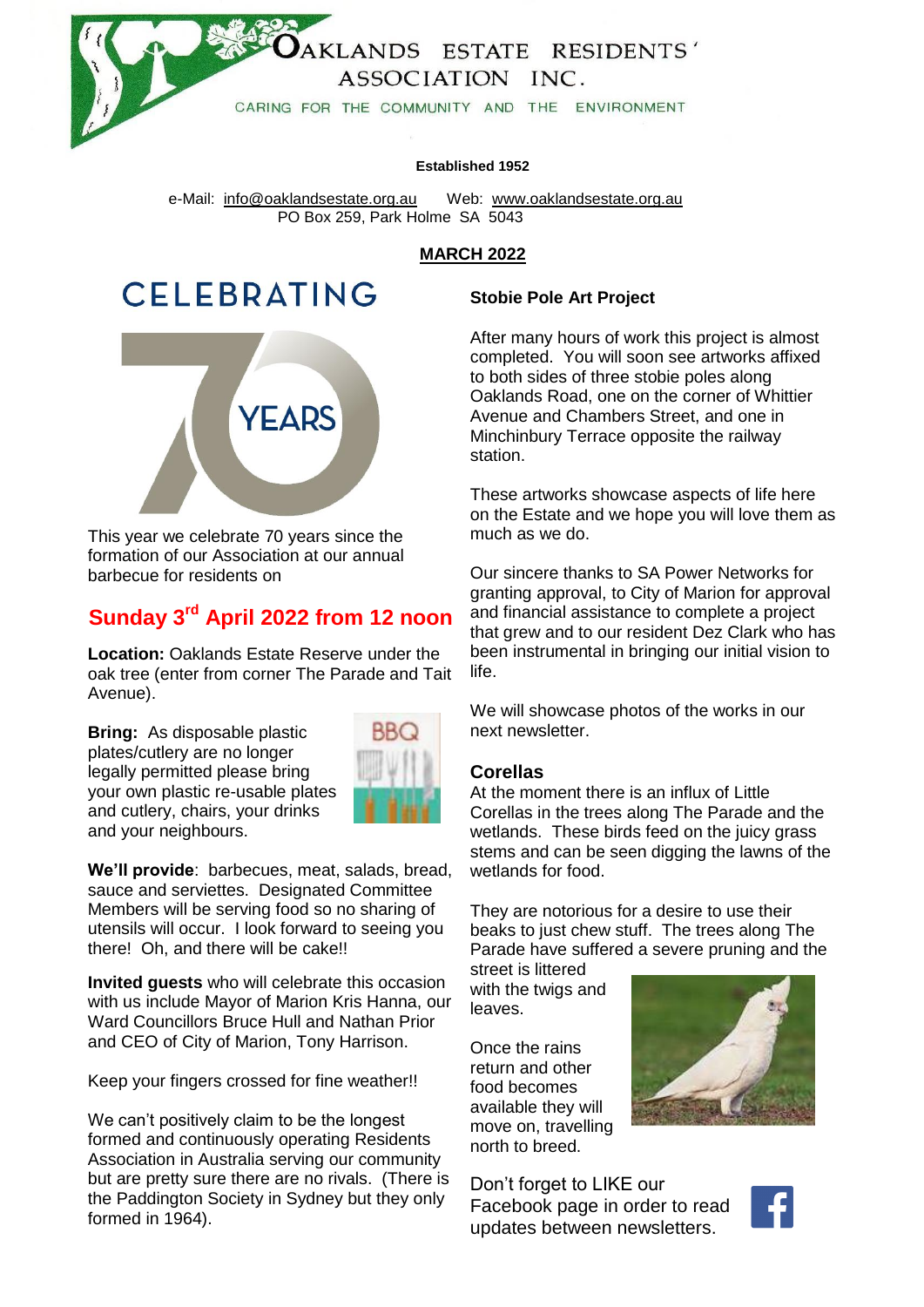## **Garage Sale for the Estate**

Don't forget to mark Saturday 3<sup>rd</sup> September -8 am to 12 noon in your diaries. We're promoting our second annual garage sale day.

You therefore have plenty of time to go through your cupboards/sheds and assemble all of your unwanted treasures and get them ready for sale at your home. Please register your interest in participating by e-Mail

[info@oaklandsestate.org.au](mailto:info@oaklandsestate.org.au) or telephone Secretary Lyn (0411 483 428 or 8277 3020).

Addresses of all those participating will be put on our website. Then all you need to do is map out a course around the Estate to get those bargains. This event will be promoted to the wider community as well.

## **Clean Up Australia Day**

For the  $8<sup>th</sup>$  consecutive year residents of the Oaklands Estate participated in the annual Clean Up Australia Day event on Sunday 6<sup>th</sup> March.



Some of the volunteers helping Clean Up

An enthusiastic group filled several bags with rubbish just from Minchinbury Terrace railway verge. As you can see from the photo the trailer was full and everyone happy with their contribution to a cleaner environment.

Thank you to all who participated.

What was pleasing to note was that there was about a 50% reduction in the amount of rubbish collected this year. This would indicate fewer people ready to toss their refuse onto the roadside and we congratulate everyone for their efforts to maintain a clean environment.

## **Date for your Diaries**

Annual General Meeting is being held on **Monday 24 th October 2021** at 7.30 p.m.

#### **Dogs**

Anyone who has ever had a dog will tell you how much their dog means to them

Dogs are a pack animal and will fit into a family, relating to the humans in their group. They depend on their family for interaction.

Unfortunately, the family often has to leave the dog home while it attends to daily business.

How does a dog spend its time under these circumstances? Often it stands not just at a back fence barking "Where are you? Come back and talk to me. I'm lonely, I'm bored."

What does this do for the neighbours? They get annoyed but often feel unable to do more than mutter to other neighbours about the noise.

Is your dog the centre of such a situation?

#### **Our Heritage Houses**

When this district, then named Oaklands Estate, was opened in 1952, there were already 15 houses present.

It is pleasing to note that there are still 9 of these houses present in the district. They form a backbone of heritage builds that few people in our district are aware of.

If you are able to come to the barbecue there will be a display related to these houses.



2 Minchinbury Terrace

#### **Annual Subscriptions**

Committee Members will be out and about in the next couple of months collecting annual subscriptions which fund our work in the community. If you are hard to catch at home you are welcome to direct credit our OERA account – BSB 325-185 Account No. 03168175. **Please ensure you include your name AND address in the details line.** Thank you!

**Fred Hill President**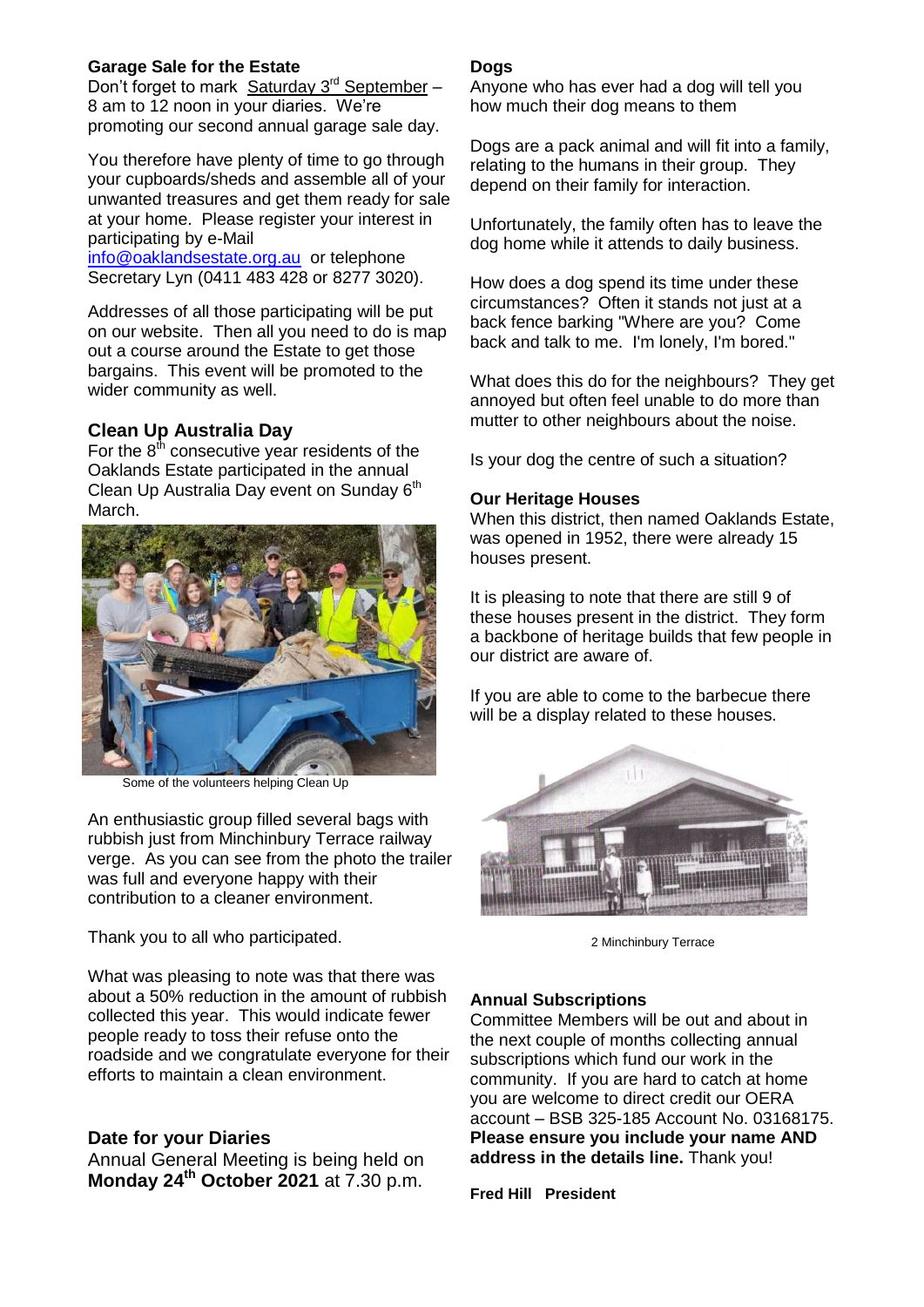# **70 YEARS ON THE OAKLANDS ESTATE**

On Sunday 16<sup>th</sup> March 1952 a meeting of forty-three residents living in the newly established area known as the Oaklands Estate was held.

At this meeting residents were advised that Marion Council and the SA Housing Trust proposed to remove 34 of the native gum trees in the area and a protest which was lodged against this destruction had not been effective. So began a journey for residents to "have some control over the future development of the area" with the formation of the Oaklands Estate Residents' Association.

A Committee was established and 70 years on the Association's Committee continues to meet regularly to monitor issues affecting residents in the suburb now known as Marion.

In those early days, representations by the Committee addressed issues such as:

- installation of a public telephone (on corner of Bassi Street)
- obtaining a post office box
- contacting the Electricity Trust to install a condenser in the area to boost power
- street lighting
- sealing of roads
- **•** establishment of footpaths and gutters
- stormwater issues
- planting of street trees with a plan ratified by **Council**
- lack of public transport servicing the Estate with inadequate MTT bus services and calls for a railway station to be built
- establishing a kindergarten
- installation of street names

MARION STATION OPENS 26th MAY 1954

Reading the minutes of those early meetings is taking a step back in time. Some of the items mentioned were:

- recreation areas being urgently needed as "child population is increasing rapidly"
- not all residents had "received their gravel for their footpath"
- Oaklands Road not able to be widened "until the bridge over the Sturt Creek was completed"
- Calls for garbage collection to be more complete with "streets littered with debris falling from the back of the cart"

Some of the larger issues over the years addressed by the Committee include opposition to the proposed establishment of the Dover Gardens Dog Club at the Oaklands Estate Reserve (now happily located in Quick Road), retention of large house blocks and no flats and successfully opposing installation of billboards on the Marion Road railway overpass.

By far the biggest and best accomplishment in all those years is the successful liaison with Council and State Government for the establishment of the Oaklands Wetlands which is a magnificent facility for everyone. Some people would not be aware over the years there were plans to build a hospital on the site and through the MATS plan a road. Whilst everyone was sad to see the demise of the Road Safety Centre if it had to be replaced with anything, the Wetlands was by far the best outcome.

# **Special Discounted Rates for Oaklands Estate Residents**

**Women's Only 24/7 Gym** Cardio | Weights | Yoga | Pilates | Group Fitness | Sauna

fernwood **ARK HOLME** 

Phone us on 0405 805 279 1 Chambers Street, Park Holme www.fernwoodfitness.com.au